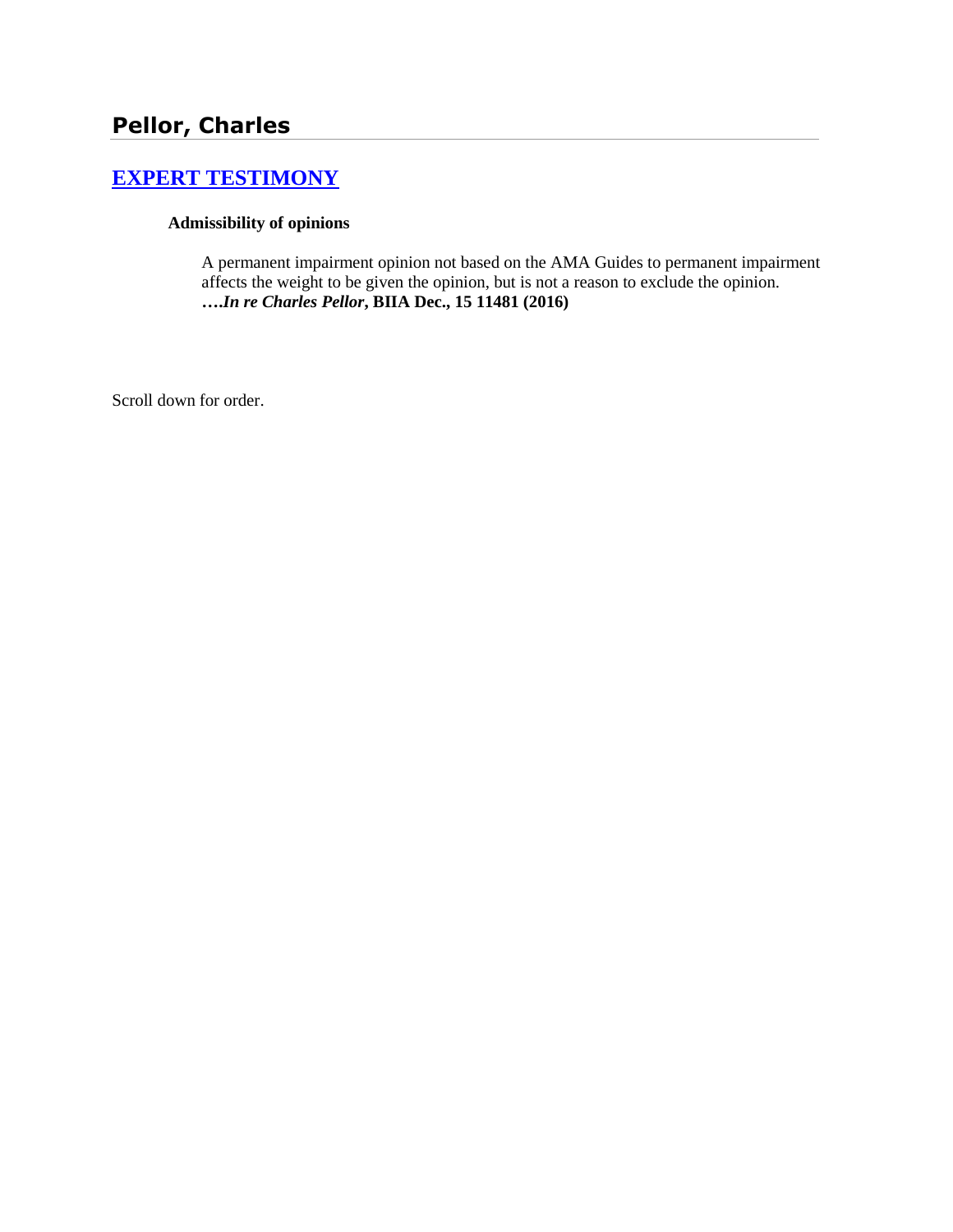#### **BEFORE THE BOARD OF INDUSTRIAL INSURANCE APPEALS STATE OF WASHINGTON**

**IN RE: CHARLES A. PELLOR ) DOCKET NO. 15 11481**

**CLAIM NO. AG-86452**

#### **ORDER VACATING PROPOSED DECISION AND ORDER AND REMANDING THE APPEAL FOR FURTHER PROCEEDINGS**

Charles A. Pellor appeals the Department's decision to close his claim with no permanent partial disability award. At his hearing before this Board, Mr. Pellor was unrepresented. Mr. Pellor testified on his own behalf and presented Edward J. Boyko, M.D., his attending physician, in support of his contention that he is entitled to further treatment and/or an increased permanent partial disability award.

**)**

**) ) )**

During Dr. Boyko's testimony, the Department lodged an objection to his permanent impairment testimony because the rating was not purportedly performed according to the *AMA Guides to the Evaluation of Permanent Impairment*, 5th Edition. Our hearing judge agreed and Mr. Pellor's expert was not given an opportunity to give a specific rating or provide a basis for his opinion. After Mr. Pellor rested, the Department made a motion to dismiss under the provisions of CR 41(b)(3). Our hearing judge granted the motion and dismissed Mr. Pellor's appeal for failure to make a prima facie case.

Mr. Pellor argues that Dr. Boyko was not allowed to give a disability rating and again contends that he is entitled to a higher permanent impairment award. We find that our hearing judge erroneously sustained the Department's objection regarding Dr. Boyko's permanent impairment testimony and that by doing so, she stymied Mr. Pellor's efforts in making a complete record. Further hearings are necessary to allow Dr. Boyko the opportunity to provide full and uninterrupted testimony as to the question of Mr. Pellor's permanent partial disability.

The Proposed Decision and Order of January 6, 2016, is vacated and this appeal is **REMANDED FOR FURTHER PROCEEDINGS**.

#### **DISCUSSION**

There is no doubt that Mr. Pellor failed to make a prima facie case as it relates to the question of his entitlement to further treatment. However, we grant review to address our hearing judge's ruling as it pertains to the Department's objection lodged during Dr. Boyko's testimony. Specifically, Dr. Boyko testified that he believed that Mr. Pellor's permanent partial disability was considerably more than the 5 percent previously awarded. Immediately following this statement, the Department objected and contended that Dr. Boyko's testimony was not useful because he did

Page 1 of 4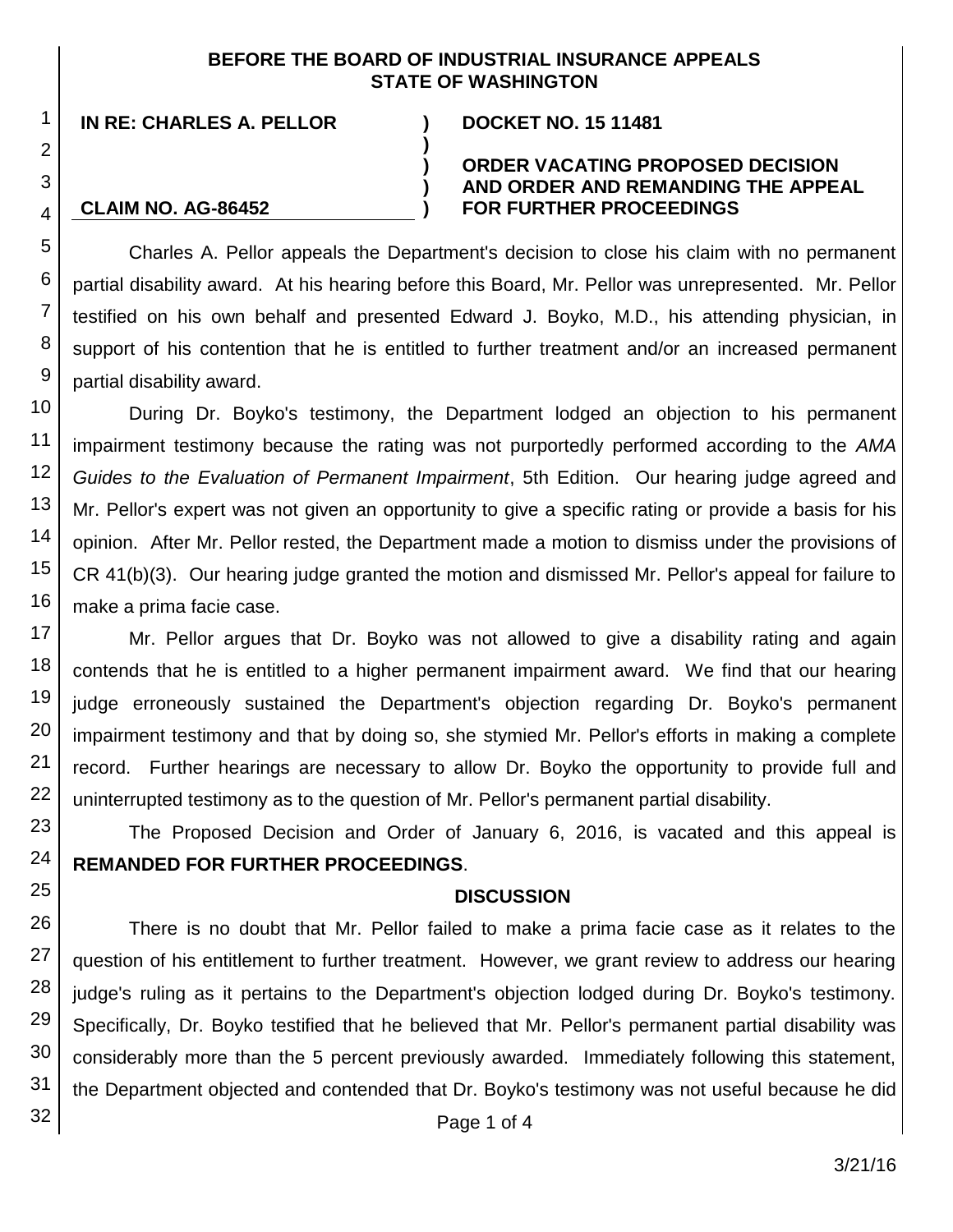1 2 3 4 5 not utilize the AMA Guides 5th Edition for rating permanent impairment. Our hearing judge agreed and did not allow Dr. Boyko to provide specific testimony as to what permanent impairment he believed was appropriate for Mr. Pellor. Even when Mr. Pellor specifically requested that Dr. Boyko "go ahead and comment on the percentage of disability anyway . . .," our hearing judge denied the request by saying that it "would not be helpful."  $1$  In our opinion, this is error.

6 7 8 9 10 11 12 13 14 15 16 17 18 19 20 While it is true that the Department and the Board generally employ the AMA Guides in evaluating impairments, Dr. Boyko was not given an opportunity to present any alternative rating standard. Impairment of upper extremity conditions can be rated according to a nationally recognized impairment rating guide. $2$  Being board-certified in internal medicine and actively practicing at the VA Puget Sound, Dr. Boyko should have been afforded the opportunity to provide his rating and to explain the basis and/or methodology underlying his opinion. The fact that he did not utilize the AMA Guides does not make his testimony inadmissible. It merely goes to weight and would be best addressed in cross-examination. Because Dr. Boyko was not allowed to provide further comment regarding Mr. Pellor's permanent partial disability, we do not know whether he formally assessed Mr. Pellor or whether his belief that the permanent impairment was considerably more was a generic opinion with no medical substantiation. We also do not know whether the VA has a rating protocol that is different from the AMA Guides, but is nonetheless nationally recognized. Had Dr. Boyko been allowed to proceed with his testimony, many of these questions would have been answered and we would have had a complete record on which to assess whether a prima facie case had been made.

21 22 23 24 25 26 Because our hearing judge's erroneous ruling prevented Mr. Pellor from presenting a prima facie case regarding his entitlement to an increased permanent impairment, we find that further hearings are necessary. Dr. Boyko should be given the opportunity to provide full and uninterrupted testimony as to the question of Mr. Pellor's permanent impairment and if necessary, our hearing judge must ask questions to elicit the facts needed to support a prima facie case given that Mr. Pellor is not represented. $3$ 

#### **ORDER**

28 The Department's CR 41(b)(3) motion is denied. This appeal is remanded to the hearings process, as provided by WAC 263-12-145(4), for further proceedings as indicated by this order.

27

29

30

l  $1$  10/14/15 Tr. at 66.

<sup>31</sup>  $2^{2}$  RCW 51.32.080(3)(a); WAC 296-20-19020(1)(b).

<sup>32</sup> 3 *In re Evangelina Acevedo*, BIIA Dec., 08 15613 (2009).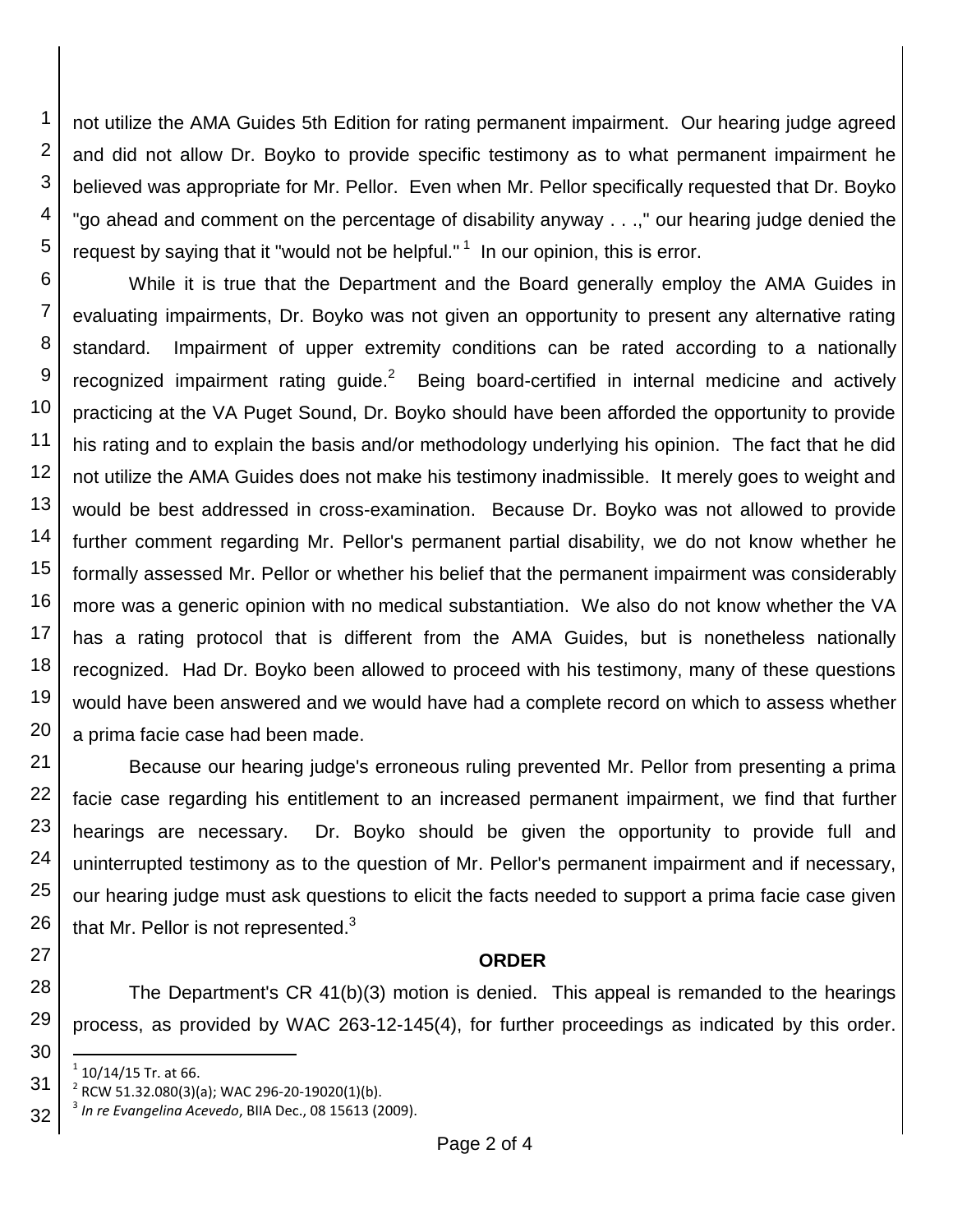Unless the matter is settled or dismissed, the industrial appeals judge will issue a new Proposed Decision and Order. The new order will contain findings and conclusions as to each contested issue of fact and law. Any party aggrieved by the new Proposed Decision and Order may petition the Board for review, as provided by RCW 51.52.104. This order vacating is not a final Decision and Order of the Board within the meaning of RCW 51.52.110.

Dated: March 21, 2016.

 

 

 

 

## BOARD OF INDUSTRIAL INSURANCE APPEALS

| <u>/s/</u><br>DAVID E. THREEDY C     | Chairperson |
|--------------------------------------|-------------|
| <u>/s/</u><br>FRANK E. FENNERTY, JR. | Member      |
|                                      | Member      |
|                                      |             |
|                                      |             |
|                                      |             |
|                                      |             |
|                                      |             |